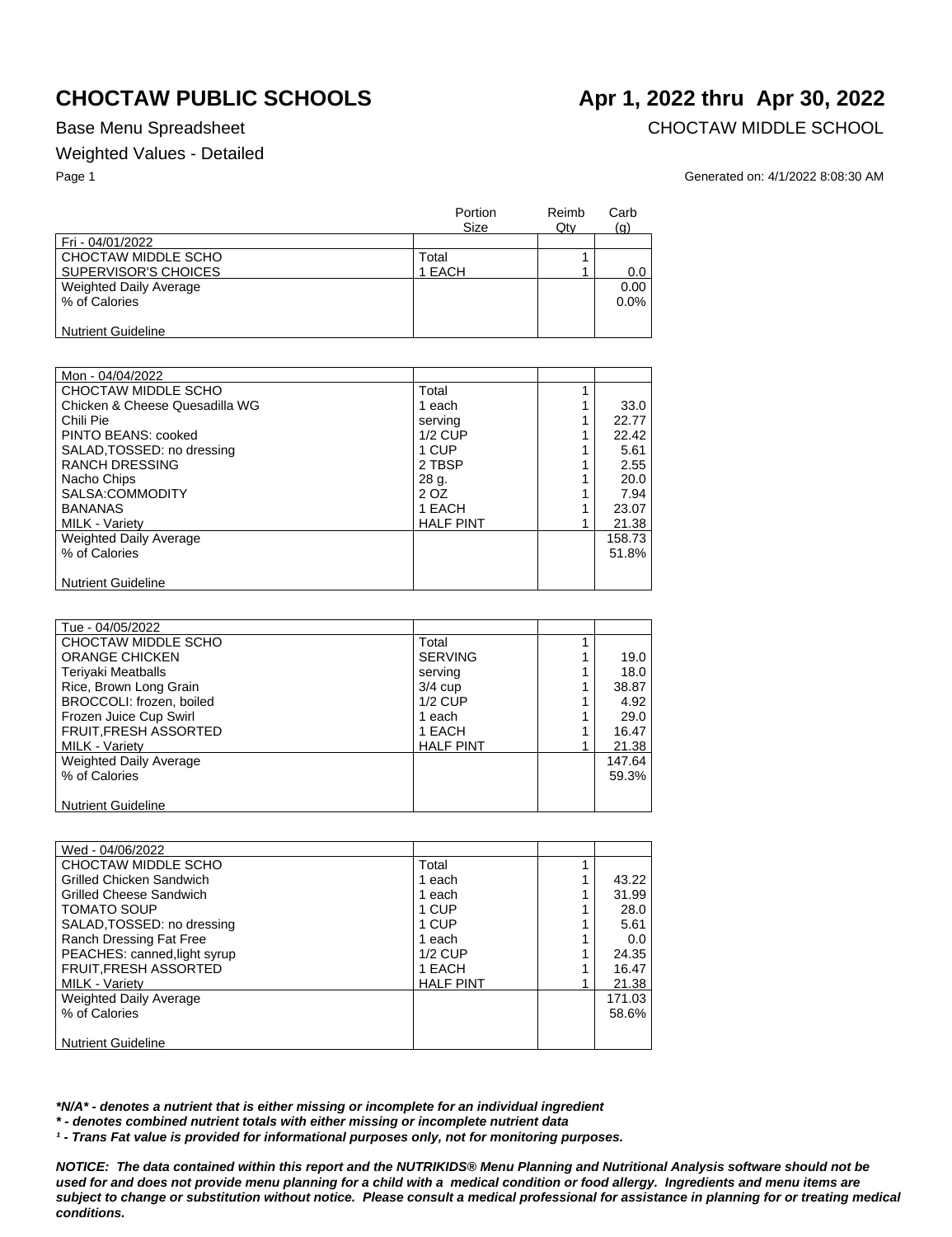## Weighted Values - Detailed

Base Menu Spreadsheet **CHOCTAW MIDDLE SCHOOL** 

### Page 2 Generated on: 4/1/2022 8:08:30 AM

|                               | Portion<br>Size  | Reimb<br>Qty | Carb<br>(q) |
|-------------------------------|------------------|--------------|-------------|
| Thu - 04/07/2022              |                  |              |             |
| CHOCTAW MIDDLE SCHO           | Total            |              |             |
| <b>BB-Q Pork Sandwich</b>     | 4 oz.            |              | 51.0        |
| Chicken popcorn               | serving          |              | 14.05       |
| <b>BAKED BEANS</b>            | 3/4 CUP          |              | 55.57       |
| PEAS GREEN.CANNED.DRAINED     | $1/2$ CUP        |              | 8.03        |
| APPLES.Fresh                  | 1 EACH           |              | 19.06       |
| FRUIT, FRESH ASSORTED         | 1 EACH           |              | 16.47       |
| <b>MILK - Variety</b>         | <b>HALF PINT</b> |              | 21.38       |
| <b>Weighted Daily Average</b> |                  |              | 185.56      |
| % of Calories                 |                  |              | 64.7%       |
|                               |                  |              |             |
| <b>Nutrient Guideline</b>     |                  |              |             |

| Fri - 04/08/2022          |        |         |
|---------------------------|--------|---------|
| CHOCTAW MIDDLE SCHO       | Total  |         |
| SUPERVISOR'S CHOICES      | 1 EACH | $0.0\,$ |
| Weighted Daily Average    |        | 0.00    |
| % of Calories             |        | $0.0\%$ |
|                           |        |         |
| <b>Nutrient Guideline</b> |        |         |

| Mon - 04/11/2022           |                  |        |
|----------------------------|------------------|--------|
| CHOCTAW MIDDLE SCHO        | Total            |        |
| <b>CHICKEN FAJITAS</b>     | 1 EACH           | 38.83  |
| <b>TACO SALAD</b>          | <b>SERVINGS</b>  | 21.54  |
| <b>REFRIED BEANS</b>       | $1/3$ CUP        | 23.49  |
| Nacho Chips                | 28 g.            | 20.0   |
| SALSA:COMMODITY            | 2 OZ             | 7.94   |
| PEARS: canned, light syrup | $1/2$ CUP        | 19.04  |
| MILK - Variety             | <b>HALF PINT</b> | 21.38  |
| Weighted Daily Average     |                  | 152.22 |
| % of Calories              |                  | 49.4%  |
|                            |                  |        |
| <b>Nutrient Guideline</b>  |                  |        |

| Tue - 04/12/2022                  |                  |        |
|-----------------------------------|------------------|--------|
| CHOCTAW MIDDLE SCHO               | Total            |        |
| Cheeseburger                      | 1 each           | 25.74  |
| Hot Dog w/ Chili & Cheese         |                  | 42.01  |
| FRENCH FRIES: oven heat           | serving          | 15.6   |
| SALAD, TOSSED: no dressing        | 1 CUP            | 5.61   |
| Ranch Dressing Fat Free           | 1 each           | 0.0    |
| APPLESAUCE: cnnd, unswtnd, +vit C | $1/2$ CUP        | 13.75  |
| <b>FRUIT, FRESH ASSORTED</b>      | 1 EACH           | 16.47  |
| MILK - Variety                    | <b>HALF PINT</b> | 21.38  |
| Weighted Daily Average            |                  | 140.56 |
| % of Calories                     |                  | 50.0%  |
|                                   |                  |        |
| <b>Nutrient Guideline</b>         |                  |        |

*\*N/A\* - denotes a nutrient that is either missing or incomplete for an individual ingredient*

*\* - denotes combined nutrient totals with either missing or incomplete nutrient data*

*¹ - Trans Fat value is provided for informational purposes only, not for monitoring purposes.*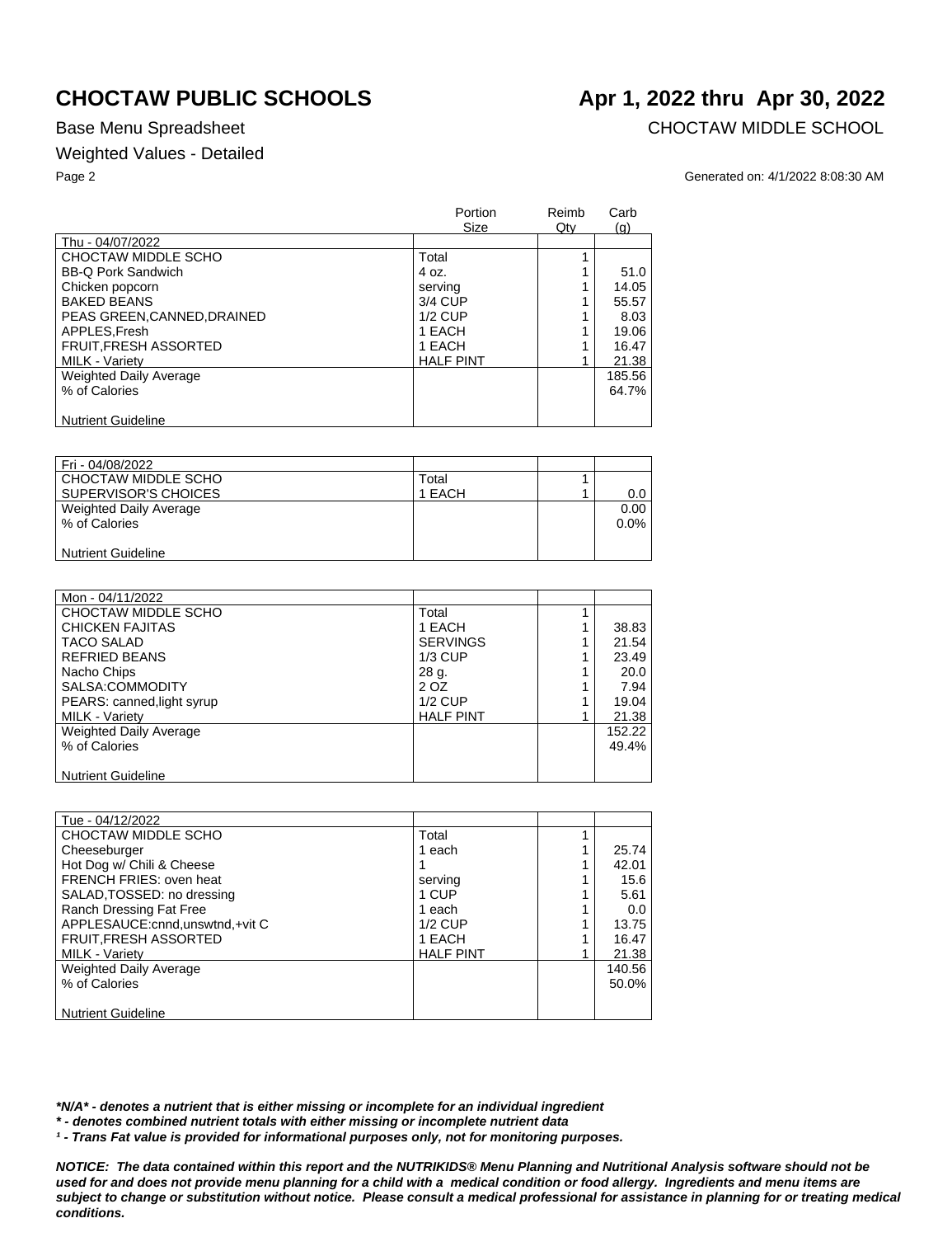## Weighted Values - Detailed

Base Menu Spreadsheet **CHOCTAW MIDDLE SCHOOL** 

### Page 3 Generated on: 4/1/2022 8:08:30 AM

|                              | Portion<br>Size  | Reimb<br>$Q$ ty | Carb<br>(q) |
|------------------------------|------------------|-----------------|-------------|
| Wed - 04/13/2022             |                  |                 |             |
| CHOCTAW MIDDLE SCHO          | Total            |                 |             |
| Turkey & Pasta               | 1 cup            |                 | 35.08       |
| <b>STROMBOLI</b>             | <b>SERVINGS</b>  |                 | 20.94       |
| <b>CARROT STICKS</b>         | 1 CUP            |                 | 16.84       |
| PEAS GREEN.CANNED.DRAINED    | $1/2$ CUP        |                 | 8.03        |
| <b>BANANAS</b>               | 1 EACH           |                 | 23.07       |
| <b>FRUIT, FRESH ASSORTED</b> | 1 EACH           |                 | 16.47       |
| <b>MILK - Variety</b>        | <b>HALF PINT</b> |                 | 21.38       |
| Weighted Daily Average       |                  |                 | 141.82      |
| % of Calories                |                  |                 | 61.8%       |
|                              |                  |                 |             |
| <b>Nutrient Guideline</b>    |                  |                 |             |

| Thu - 04/14/2022              |                  |        |
|-------------------------------|------------------|--------|
| CHOCTAW MIDDLE SCHO           | Total            |        |
| <b>MEAT LOAF</b>              | 3/4" SLICE       | 7.96   |
| SPAGHETTI AND MEAT SAUCE      | 1 CUP            | 37.37  |
| CORN: canned, yellow          | $1/2$ CUP        | 11.76  |
| PEACHES: canned, light syrup  | $1/2$ CUP        | 24.35  |
| Roll Whole Grain              | 2.0              | 15.0   |
| FRUIT, FRESH ASSORTED         | 1 EACH           | 16.47  |
| MILK - Variety                | <b>HALF PINT</b> | 21.38  |
| <b>Weighted Daily Average</b> |                  | 134.29 |
| % of Calories                 |                  | 54.5%  |
|                               |                  |        |
| <b>Nutrient Guideline</b>     |                  |        |

| Fri - 04/15/2022          |        |         |
|---------------------------|--------|---------|
| CHOCTAW MIDDLE SCHO       | Total  |         |
| SUPERVISOR'S CHOICES      | 1 EACH | 0.0     |
| Weighted Daily Average    |        | 0.00    |
| % of Calories             |        | $0.0\%$ |
|                           |        |         |
| <b>Nutrient Guideline</b> |        |         |

| Mon - 04/18/2022           |                  |        |
|----------------------------|------------------|--------|
| CHOCTAW MIDDLE SCHO        | Total            |        |
| <b>TACO BURGER W/PORK</b>  | 1 EACH           | 23.52  |
| Enchiladas, Beef & Cheese  | serving          | 50.25  |
| pinto beans can            | .75              | 27.91  |
| SALAD, TOSSED: no dressing | 1 CUP            | 5.61   |
| <b>RANCH DRESSING</b>      | 2 TBSP           | 2.55   |
| STRAWBERRIES: frozen       | $.5 \text{ cup}$ | 33.05  |
| MILK - Variety             | <b>HALF PINT</b> | 21.38  |
| Weighted Daily Average     |                  | 164.27 |
| % of Calories              |                  | 51.5%  |
|                            |                  |        |
| <b>Nutrient Guideline</b>  |                  |        |

*\*N/A\* - denotes a nutrient that is either missing or incomplete for an individual ingredient*

*\* - denotes combined nutrient totals with either missing or incomplete nutrient data*

*¹ - Trans Fat value is provided for informational purposes only, not for monitoring purposes.*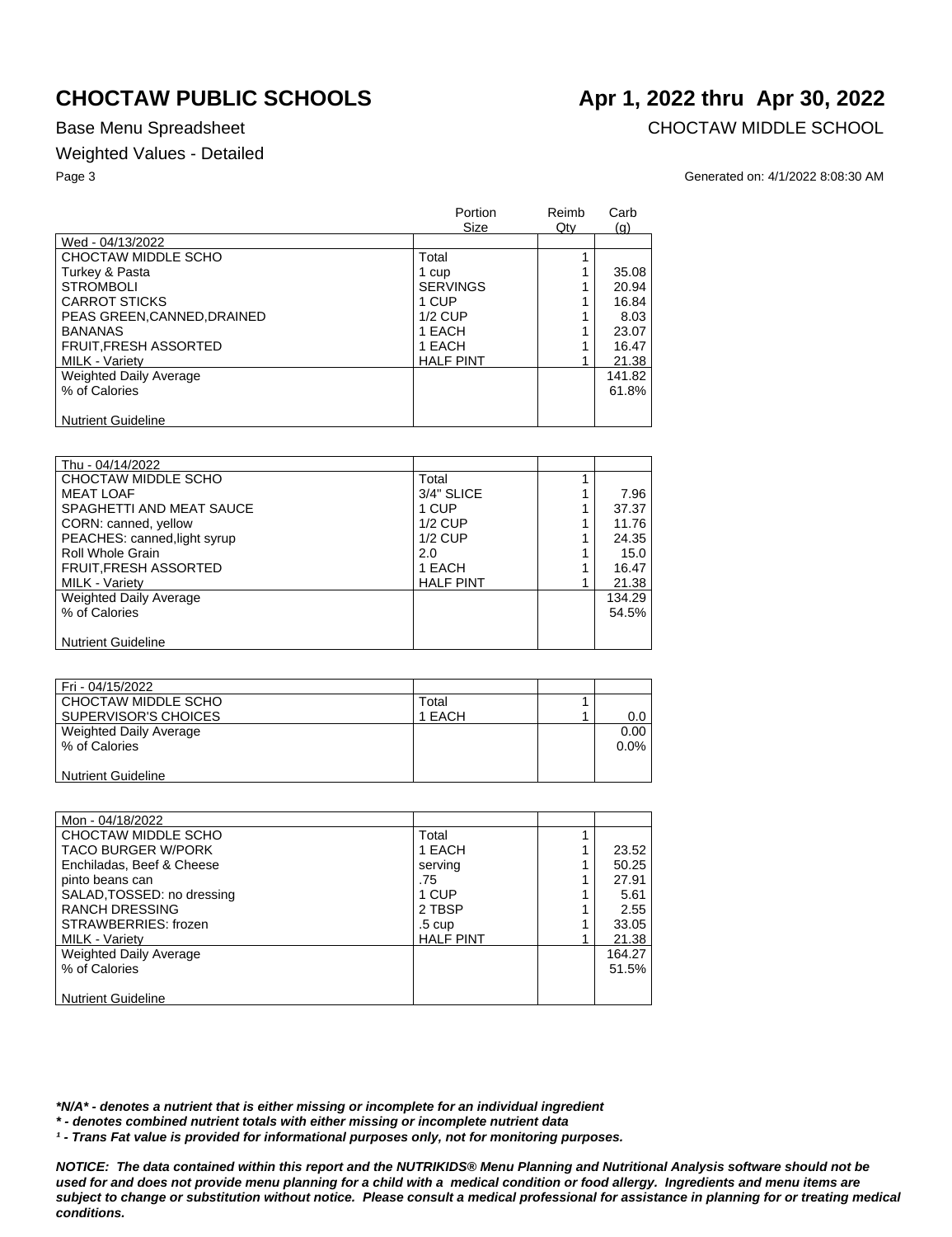## Weighted Values - Detailed

Base Menu Spreadsheet **CHOCTAW MIDDLE SCHOOL** 

### Page 4 Generated on: 4/1/2022 8:08:30 AM

|                            | Portion<br><b>Size</b> | Reimb<br>Qty | Carb<br>(q) |
|----------------------------|------------------------|--------------|-------------|
| Tue - 04/19/2022           |                        |              |             |
| CHOCTAW MIDDLE SCHO        | Total                  |              |             |
| Chili Pie                  | serving                |              | 22.77       |
| Ham & Cheese Sandwich      | 1 each                 |              | 29.81       |
| PEA SALAD                  | servings               |              | 18.54       |
| SALAD, TOSSED: no dressing | 1 CUP                  |              | 5.61        |
| <b>RANCH DRESSING</b>      | 2 TBSP                 |              | 2.55        |
| <b>BANANAS</b>             | 1 EACH                 |              | 23.07       |
| <b>MILK - Varietv</b>      | <b>HALF PINT</b>       |              | 21.38       |
| Weighted Daily Average     |                        |              | 123.72      |
| % of Calories              |                        |              | 49.1%       |
|                            |                        |              |             |
| <b>Nutrient Guideline</b>  |                        |              |             |

| Wed - 04/20/2022                |                  |        |
|---------------------------------|------------------|--------|
| CHOCTAW MIDDLE SCHO             | Total            |        |
| <b>Big Daddys Cheese Pizza</b>  | slice            | 43.0   |
| Salad, Chef                     | 1 each           | 6.42   |
| Ham, sliced                     | slice            | 0.0    |
| <b>RANCH DRESSING</b>           | 2 TBSP           | 2.55   |
| <b>Breadstick Cheese Filled</b> | 1 each           | 16.0   |
| <b>CARROT STICKS</b>            | 1 CUP            | 16.84  |
| Frozen Juice Cup Swirl          | 1 each           | 29.0   |
| <b>FRUIT, FRESH ASSORTED</b>    | 1 EACH           | 16.47  |
| <b>MILK - Varietv</b>           | <b>HALF PINT</b> | 21.38  |
| <b>Weighted Daily Average</b>   |                  | 151.65 |
| % of Calories                   |                  | 50.3%  |
|                                 |                  |        |
| <b>Nutrient Guideline</b>       |                  |        |

| Thu - 04/21/2022                   |                  |        |
|------------------------------------|------------------|--------|
| CHOCTAW MIDDLE SCHO                | Total            |        |
| Turkey, Sliced                     | serving          | 2.61   |
| Beef Shepards Pie                  | 2 oz             | 22.71  |
| <b>MACARONI AND CHEESE</b>         | $2/3$ CUP        | 30.52  |
| <b>GREEN BEANS: canned, cooked</b> | $1/2$ CUP        | 2.28   |
| <b>Roll Whole Grain</b>            | 2.0              | 15.0   |
| PEACHES: canned, light syrup       | $1/2$ CUP        | 24.35  |
| <b>FRUIT, FRESH ASSORTED</b>       | 1 EACH           | 16.47  |
| MILK - Variety                     | <b>HALF PINT</b> | 21.38  |
| Weighted Daily Average             |                  | 135.31 |
| % of Calories                      |                  | 49.9%  |
|                                    |                  |        |
| <b>Nutrient Guideline</b>          |                  |        |

*\*N/A\* - denotes a nutrient that is either missing or incomplete for an individual ingredient*

*\* - denotes combined nutrient totals with either missing or incomplete nutrient data*

*¹ - Trans Fat value is provided for informational purposes only, not for monitoring purposes.*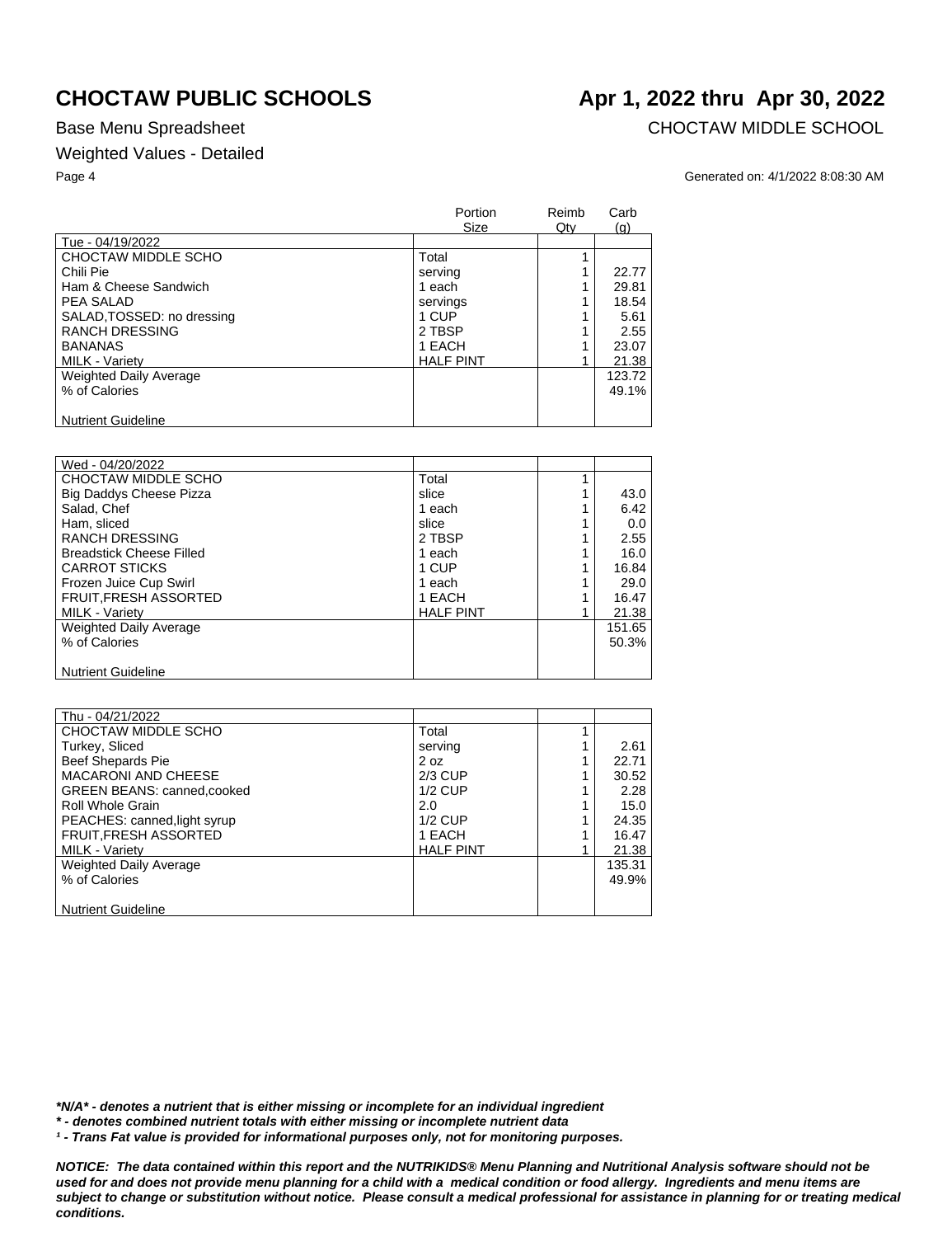## Weighted Values - Detailed

Base Menu Spreadsheet **CHOCTAW MIDDLE SCHOOL** 

### Page 5 Generated on: 4/1/2022 8:08:30 AM

|                                | <b>Portion</b><br>Size | Reimb<br>$Q$ ty | Carb<br>(q) |
|--------------------------------|------------------------|-----------------|-------------|
| Fri - 04/22/2022               |                        |                 |             |
| CHOCTAW MIDDLE SCHO            | Total                  |                 |             |
| Simple Simon's Pizza           | Slice                  |                 | 31.0        |
| Cheeseburger                   | 1 each                 |                 | 25.74       |
| LETTUCE &TOMATO:1 leaf,2 slice | 1 If.2 slc             |                 | 1.11        |
| FRENCH FRIES: oven heat        | serving                |                 | 15.6        |
| PICKLES, DILL                  | 2 EACH                 |                 | 3.13        |
| MIXED FRUIT: frozen.sweetened  | $1/2$ CUP              |                 | 30.29       |
| <b>FRUIT, FRESH ASSORTED</b>   | 1 EACH                 |                 | 16.47       |
| <b>MILK - Variety</b>          | <b>HALF PINT</b>       |                 | 21.38       |
| Weighted Daily Average         |                        |                 | 144.71      |
| % of Calories                  |                        |                 | 55.8%       |
|                                |                        |                 |             |
| <b>Nutrient Guideline</b>      |                        |                 |             |

| Mon - 04/25/2022            |                  |        |
|-----------------------------|------------------|--------|
| CHOCTAW MIDDLE SCHO         | Total            |        |
| Beef. Bean & Cheese Burrito |                  | 36.99  |
| CHICKEN TACO                | 2 EACH           | 19.87  |
| pinto beans can             | .75              | 27.91  |
| Nacho Chips                 | 28 g.            | 20.0   |
| SALSA:COMMODITY             | 2 OZ             | 7.94   |
| <b>BANANAS</b>              | 1 EACH           | 23.07  |
| SALAD, TOSSED: no dressing  | 1 CUP            | 5.61   |
| RANCH                       | <b>GRAMS</b>     | 0.05   |
| <b>MILK - Variety</b>       | <b>HALF PINT</b> | 21.38  |
| Weighted Daily Average      |                  | 162.81 |
| % of Calories               |                  | 57.2%  |
|                             |                  |        |
| <b>Nutrient Guideline</b>   |                  |        |

| Tue - 04/26/2022                  |                  |        |
|-----------------------------------|------------------|--------|
| CHOCTAW MIDDLE SCHO               | Total            |        |
| Meatball Sub                      | serving          | 29.56  |
| Chicken Sandwich Breaded          | 1 each           | 42.0   |
| Chips, Sun Harvest Cheddar        | package          | 18.03  |
| <b>GREEN BEANS: canned,cooked</b> | $1/2$ CUP        | 2.28   |
| SALAD, TOSSED: no dressing        | 1 CUP            | 5.61   |
| RANCH                             | <b>GRAMS</b>     | 0.05   |
| PEACHES: canned, light syrup      | $1/2$ CUP        | 24.35  |
| <b>MILK - Variety</b>             | <b>HALF PINT</b> | 21.38  |
| Weighted Daily Average            |                  | 143.26 |
| % of Calories                     |                  | 49.3%  |
|                                   |                  |        |
| <b>Nutrient Guideline</b>         |                  |        |

*\*N/A\* - denotes a nutrient that is either missing or incomplete for an individual ingredient*

*\* - denotes combined nutrient totals with either missing or incomplete nutrient data*

*¹ - Trans Fat value is provided for informational purposes only, not for monitoring purposes.*